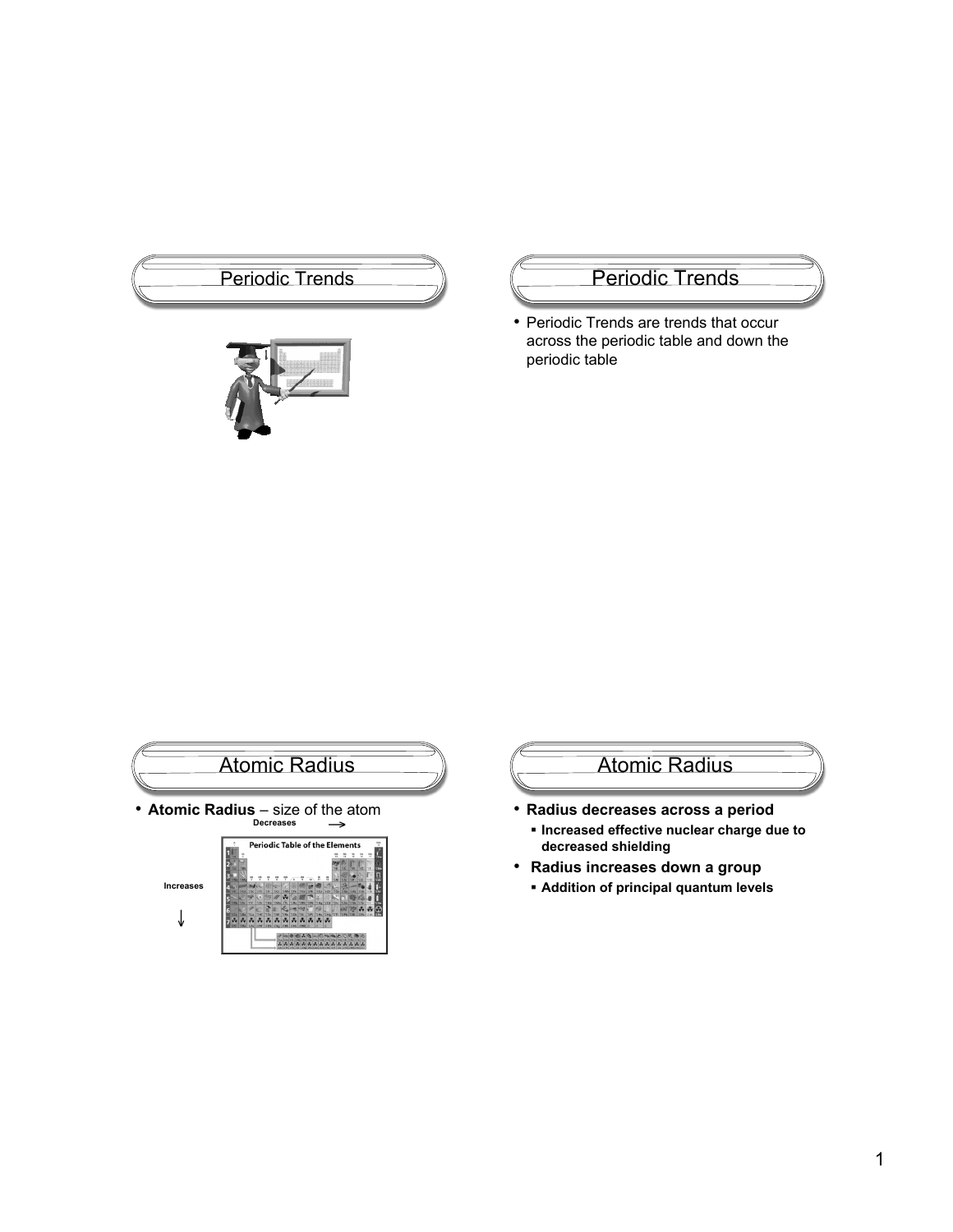

## Ionization Energy

- First ionization energy
- Second Ionization energy
- Ionization energies are measure in KJ/mol
- The have positive values showing that energy must be put in to remove an electron

## Ionization Energy

- The magnitude of the ionization energy depends on 2 things…
	- The nuclear charge (how many protons are present)
	- The shielding effect of the inner electrons



- Across
- **increase** because the **nuclear charge increases** and the electrons are being removed from the same principal quantum level (shell), **experiencing no extra shielding**, and are therefore held more strongly.
- (You're trying to remove a more & more negatives, but still have the same number of positives pulling in on the electrons. They are pulling harder because there are few negatives)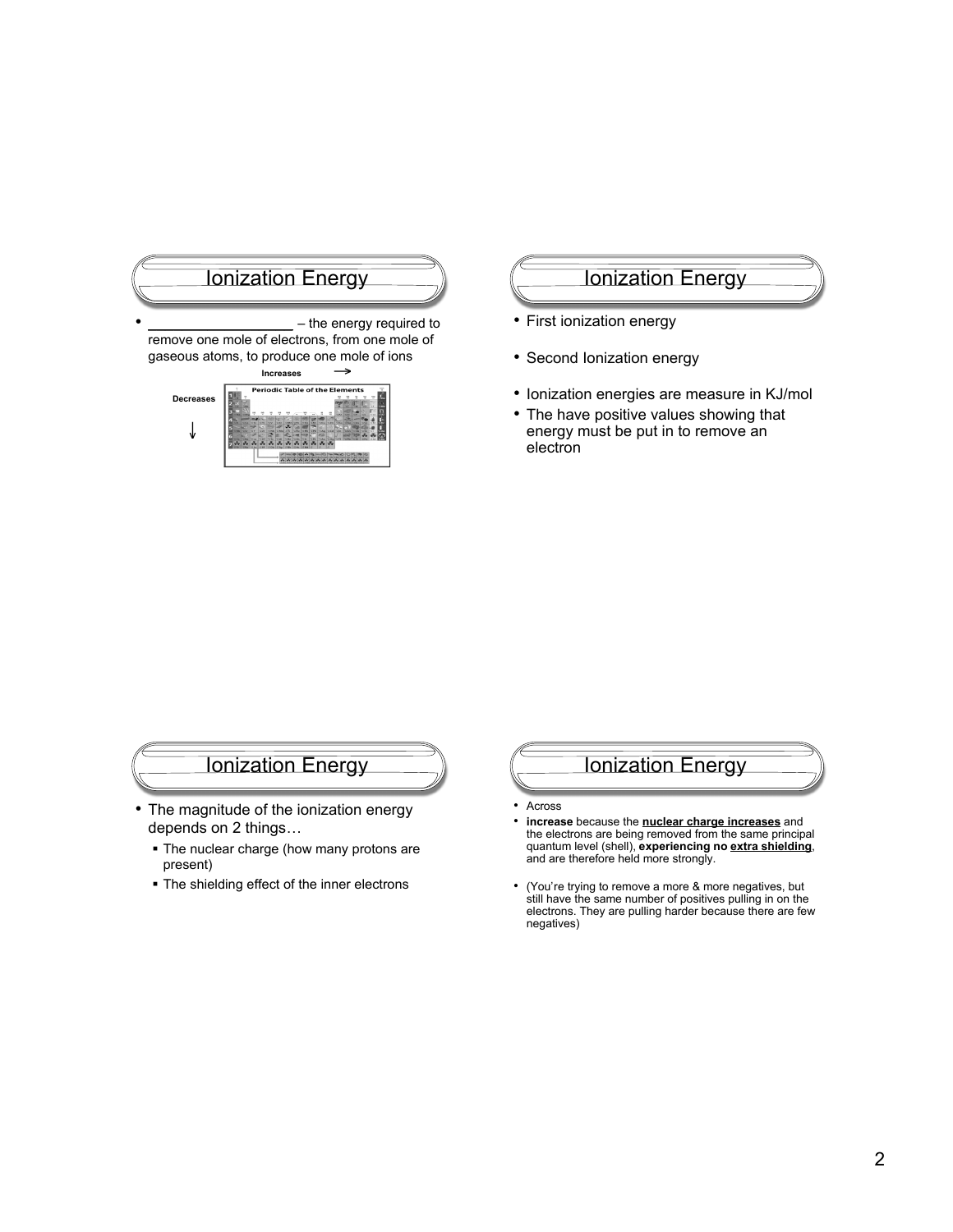# Ionization Energy

- Down
- **decrease because the** outer electrons are **further away from the nucleus**
- Therefore the electrons are held less strongly.

## **Example**

• Consider the following ionization energies

| 1st | --<br>$\sim$ | است 7 |                |
|-----|--------------|-------|----------------|
|     |              |       | $\overline{ }$ |

• What is the predicted charge of this atom?



# Electron affinity

- **Affinity tends to increase across a period**
- • **Affinity tends to decrease as you go down in a period**
	- **Electrons farther from the nucleus**
	- **experience less nuclear attraction**